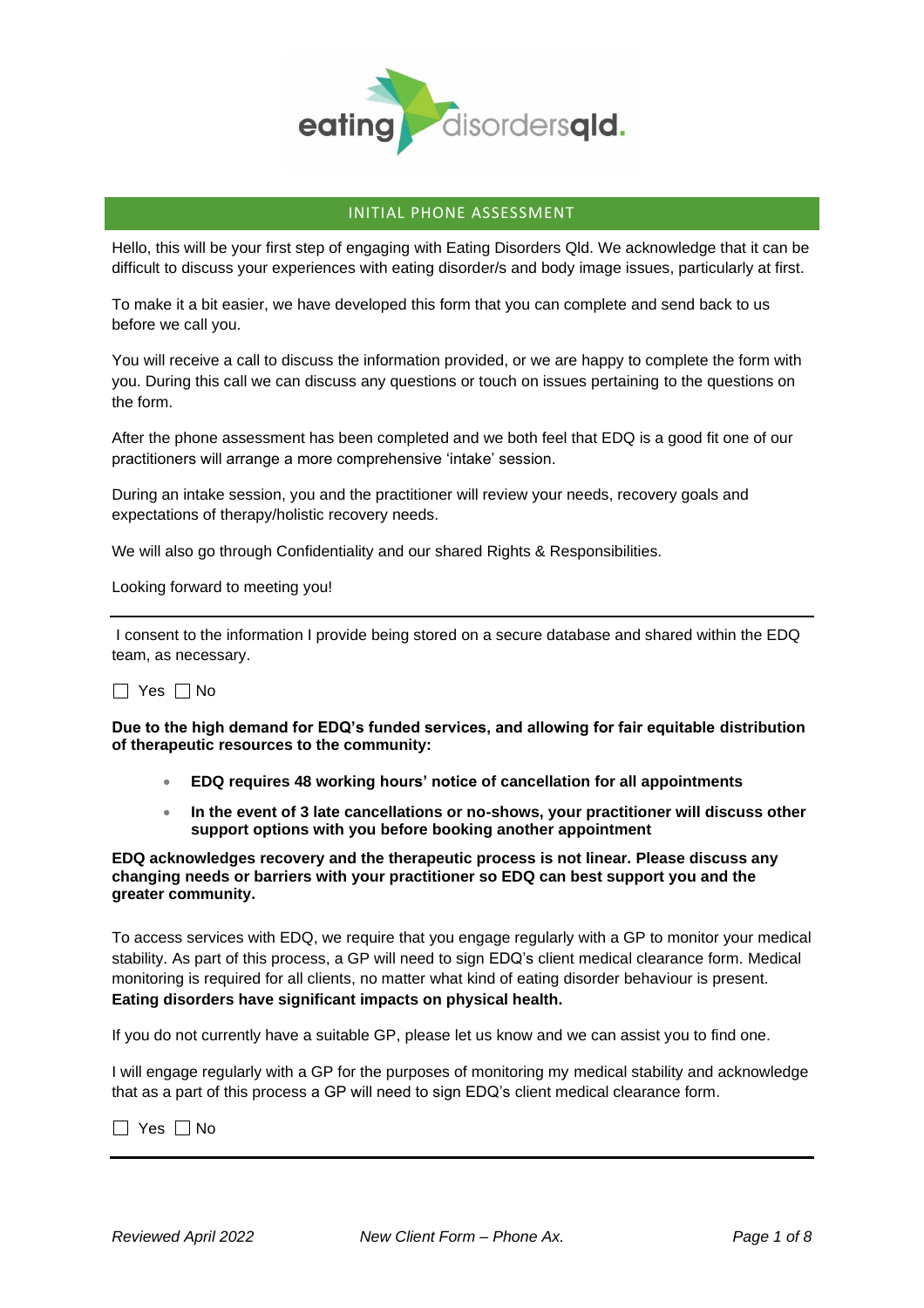

| <b>DETAILS</b>                                            |  |
|-----------------------------------------------------------|--|
| Date:                                                     |  |
|                                                           |  |
| Title:                                                    |  |
| Family Name:<br>Given Name(s):                            |  |
| Preferred Name:                                           |  |
| Gender: Male: Female Other (Please Specify)               |  |
| Pronouns:                                                 |  |
| Date of Birth:                                            |  |
| Phone:<br>Mobile:                                         |  |
| Email:                                                    |  |
| <b>CURRENT ADDRESS</b>                                    |  |
| <b>Street Number and Name:</b>                            |  |
| Suburb:<br>Postcode:                                      |  |
| <b>ACCESSIBILITY</b>                                      |  |
| Please identify if any of the following impact your life? |  |
| Psychological<br>$\Box$                                   |  |
| Physical<br>ΙI                                            |  |
| Intellectual/Learning<br>ப                                |  |
| Sensory                                                   |  |
| $\Box$ Alcohol and/or drug use                            |  |

 $\Box$  Other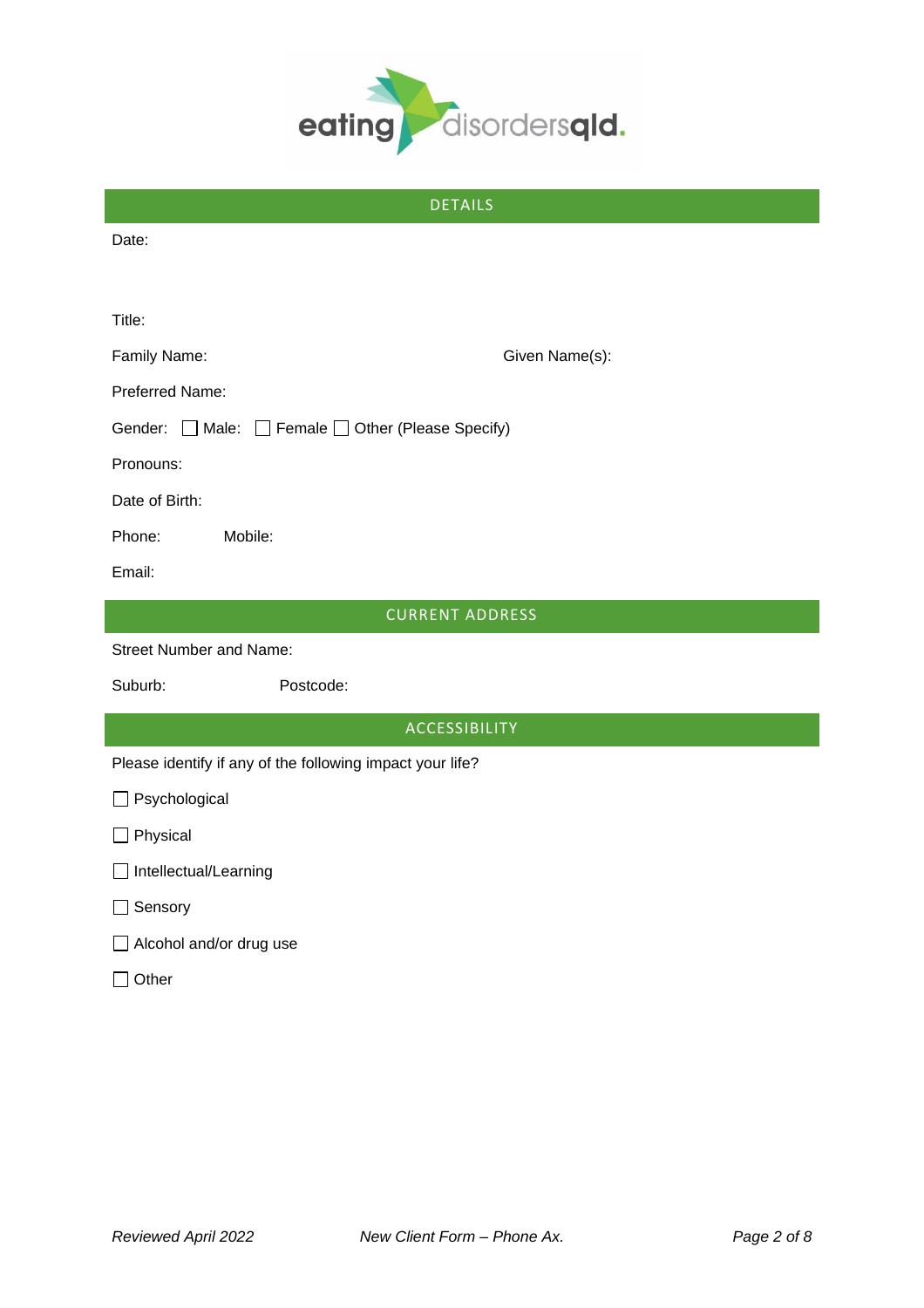

|  | What is your proficiency in English? |  |
|--|--------------------------------------|--|
|  |                                      |  |

- $\Box$  Not applicable English is the main language spoken in my home
- Very well
- □ Well
- □ Not well
- $\Box$  Not at all

Do you require an Interpreter/Auslan Connections and/or advocacy service?

- $\Box$  No
- Yes, please specify language

Do you need the use of assistive technology?

- $\Box$  No
- Yes, please specify

Do you have any current literacy/reading issues that you might need assistance with?

 $\Box$  No

 $\Box$  Yes

|  |  | Are you a current NDIS participant? □ Yes □ No |  |  |  |  |  |  |  |
|--|--|------------------------------------------------|--|--|--|--|--|--|--|
|--|--|------------------------------------------------|--|--|--|--|--|--|--|

EDQ strives to be inclusive of diverse groups (Aboriginal and Torres Strait Islander, Culturally and Linguistically Diverse (CALD), religious / spiritual beliefs, gender, sexual orientation, physical and intellectual disability, age and socio-economic status), that access the service. Please let us know if you have any requirements related to this statement, or would like to be given information on other available services that you could also connect with?

## DEMOGRAPHICS

| Country of birth:                                                         |  |
|---------------------------------------------------------------------------|--|
| Are you an Australian citizen or permanent resident? $\Box$ Yes $\Box$ No |  |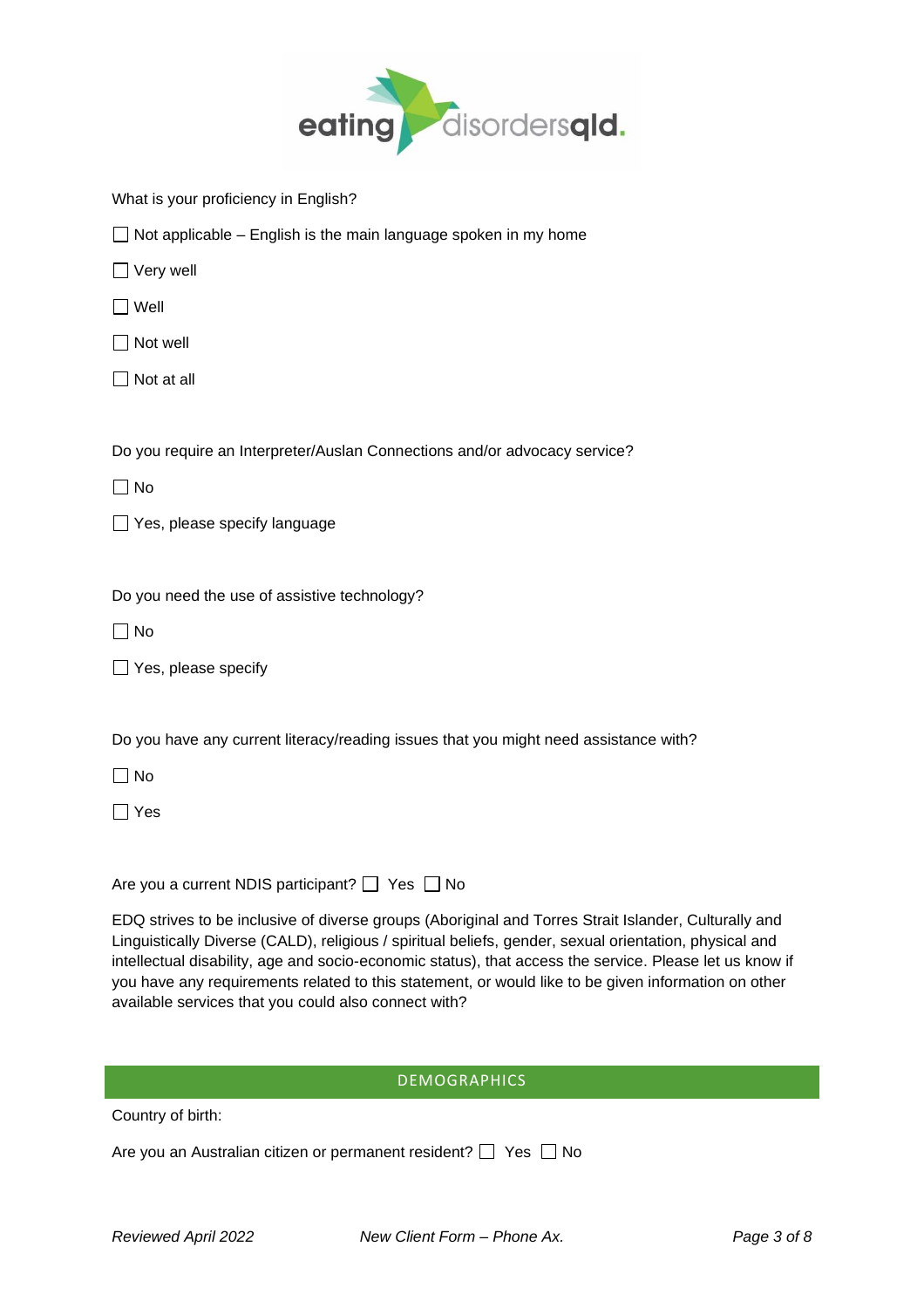

Are you of Aboriginal or Torres Strait Islander Origin?

No

Yes, Aboriginal

□ Yes, Torres Strait Islander

□ Yes, both Aboriginal and Torres Strait Islander

What cultural background or ethnicity do you identify with?

What is the main language spoken in your home?

Do you identify with the LGBTIQA+ community?  $\Box$  Yes  $\Box$  No

What is your employment status?

- Full time Employment
- Part-time/Casual Employment
- □ Full –time Student
- □ Unemployed
- $\Box$  Home Duties
- □ Volunteer
- $\Box$  Other (please specify)

What is your main source of income?

- Disability Support Pension
- □ Other pension or benefit (please specify)
- Paid employment
- $\Box$  compensation payments
- $\Box$  Other, e.g., superannuation, investments (please specify)
- No source of income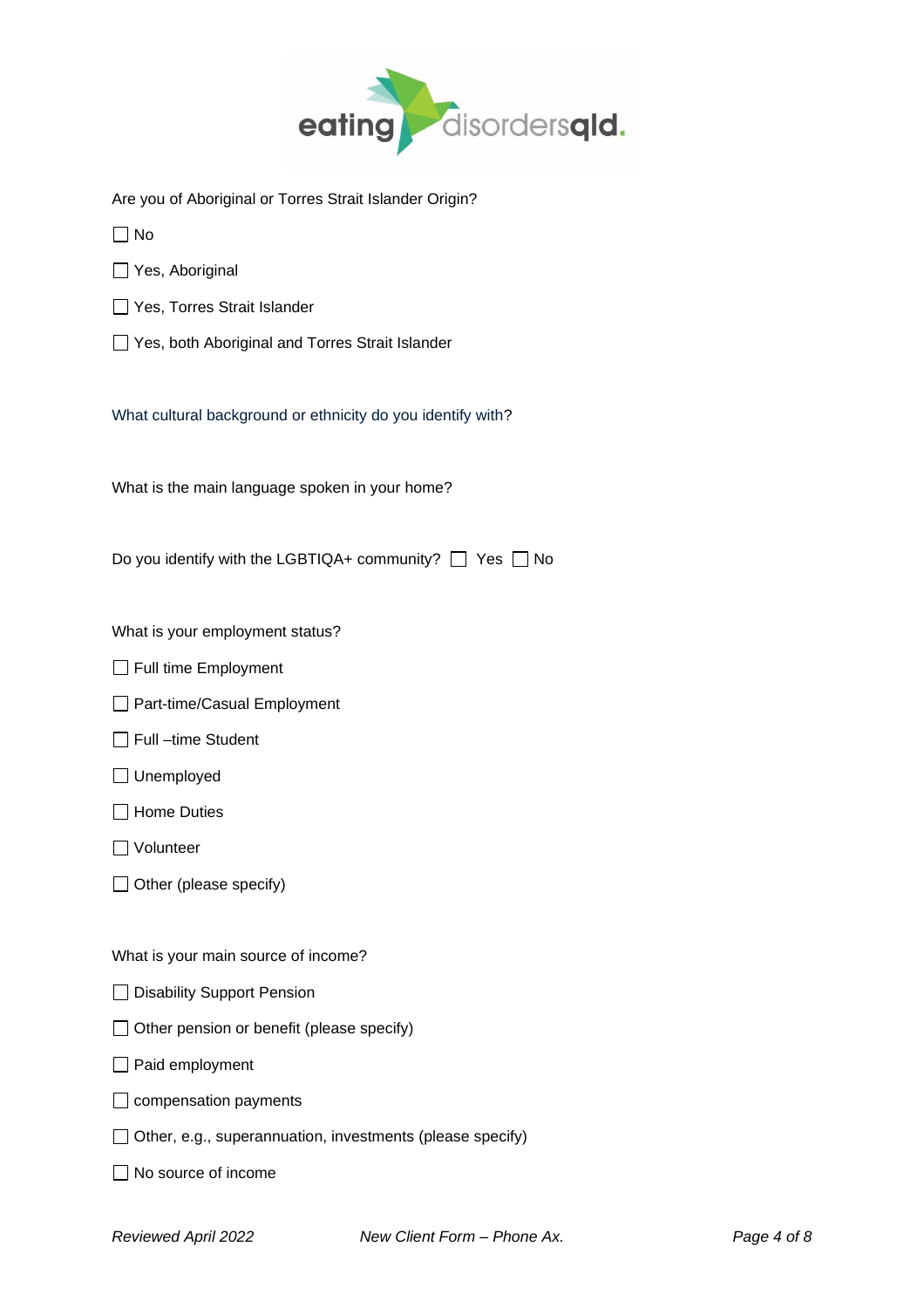

What is your marital status?

Never married

Windowed

□ Divorced

□ Separated

Married (either registered or de facto)

| <b>REFERRAL INFO</b>                                                                   |
|----------------------------------------------------------------------------------------|
| Who referred you to us at EDQ?                                                         |
| Do you have a current GP Mental Health Treatment Plan? $\Box$ Yes $\Box$ No            |
| PRIVACY AND CONSENTS                                                                   |
| Is it OK for us to identify ourselves as EDQ when we contact you? $\Box$ Yes $\Box$ No |
| What is your preferred contact method?                                                 |

 $\Box$  Phone Call

 $\Box$  Email

Do you want to be on our mailing list (events, education, and updates, including program vacancies)?

 $\Box$  Yes  $\Box$  No

*We will email you a written Consent and Rights and Responsibilities Form for you to review and sign before your Intake Appointment. These documents detail how we handle your information. If you have any queries, feel free to ask any staff member.*

# FAMILY AND CARER SUPPORT

Do you have a family member/friend/partner supporting you with your eating disorder?  $\Box$  Yes  $\Box$  No

*You can invite a support person to your intake appointment if you would find that helpful – just let us know when we book that appointment in.*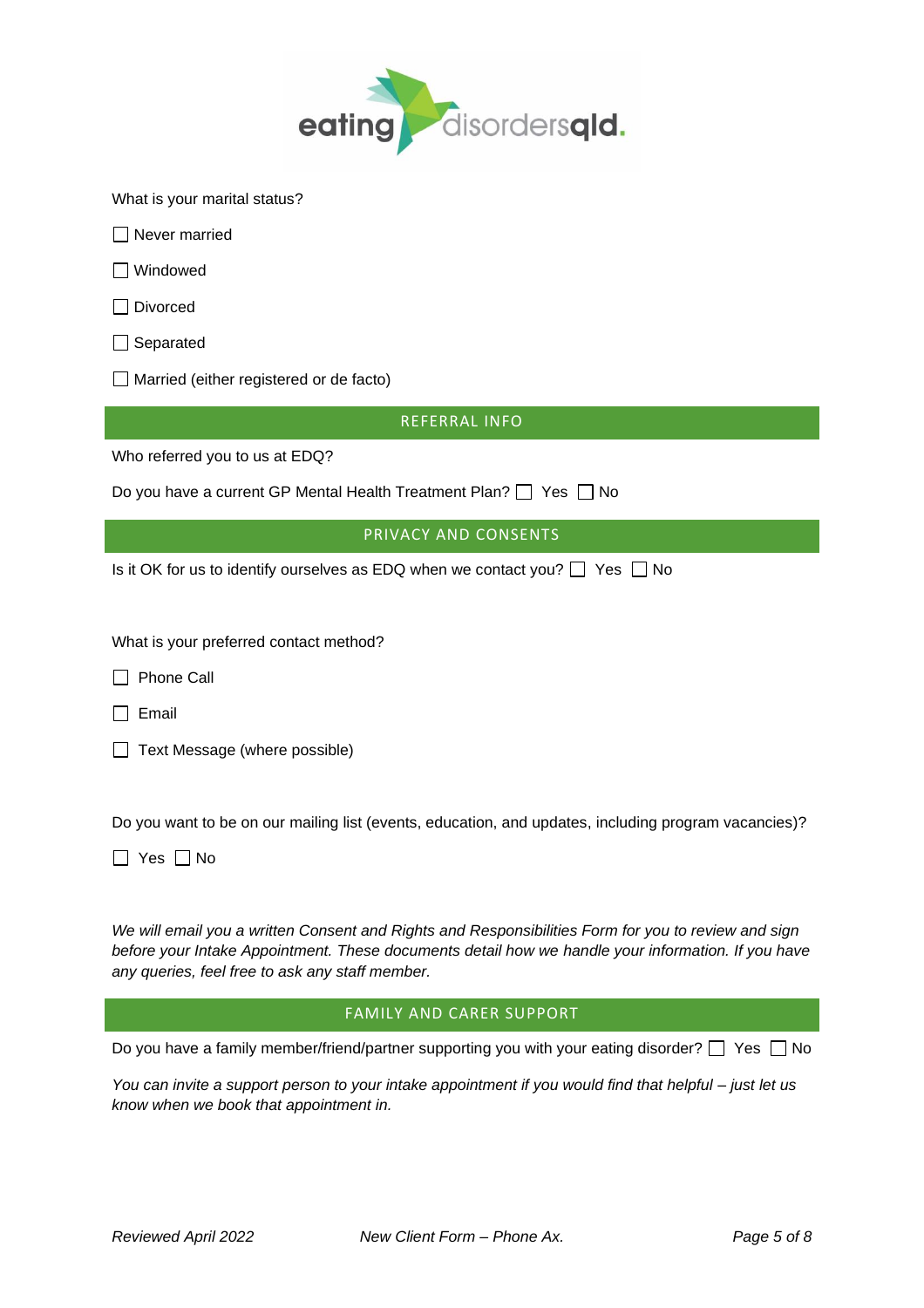

## HEALTH

In approximately which year did you first experience any eating disorder symptoms, including significant concerns about weight and shape?

When did you first reach out for **any support** for your eating disorder (approximate date):

*This can be any health professional – it could be your GP, your school counsellor or nurse etc.* 

Please indicate any (diagnoses) you have been given:

#### *Please note that a diagnosis is not required for you to be eligible for services at EDQ.*

- □ Anorexia Nervosa
- □ Atypical Anorexia Nervosa
- □ Binge Eating Disorder
- □ Bulimia Nervosa
- Bulimia Nervosa (of low frequency/limited duration)
- $\Box$  Compulsive Eating
- □ Night Eating Syndrome
- $\Box$  Orthorexia
- $\Box$  OSFED
- **Purging Disorder**
- □ Unspecified Feeding or Eating Disorder
- $\Box$  Other (please specify)
- $\Box$  No diagnosis

Who was the diagnosis made by?

- $\Box$  Doctor (GP)
- $\Box$  Psychiatrist
- $\Box$  Other (please specify)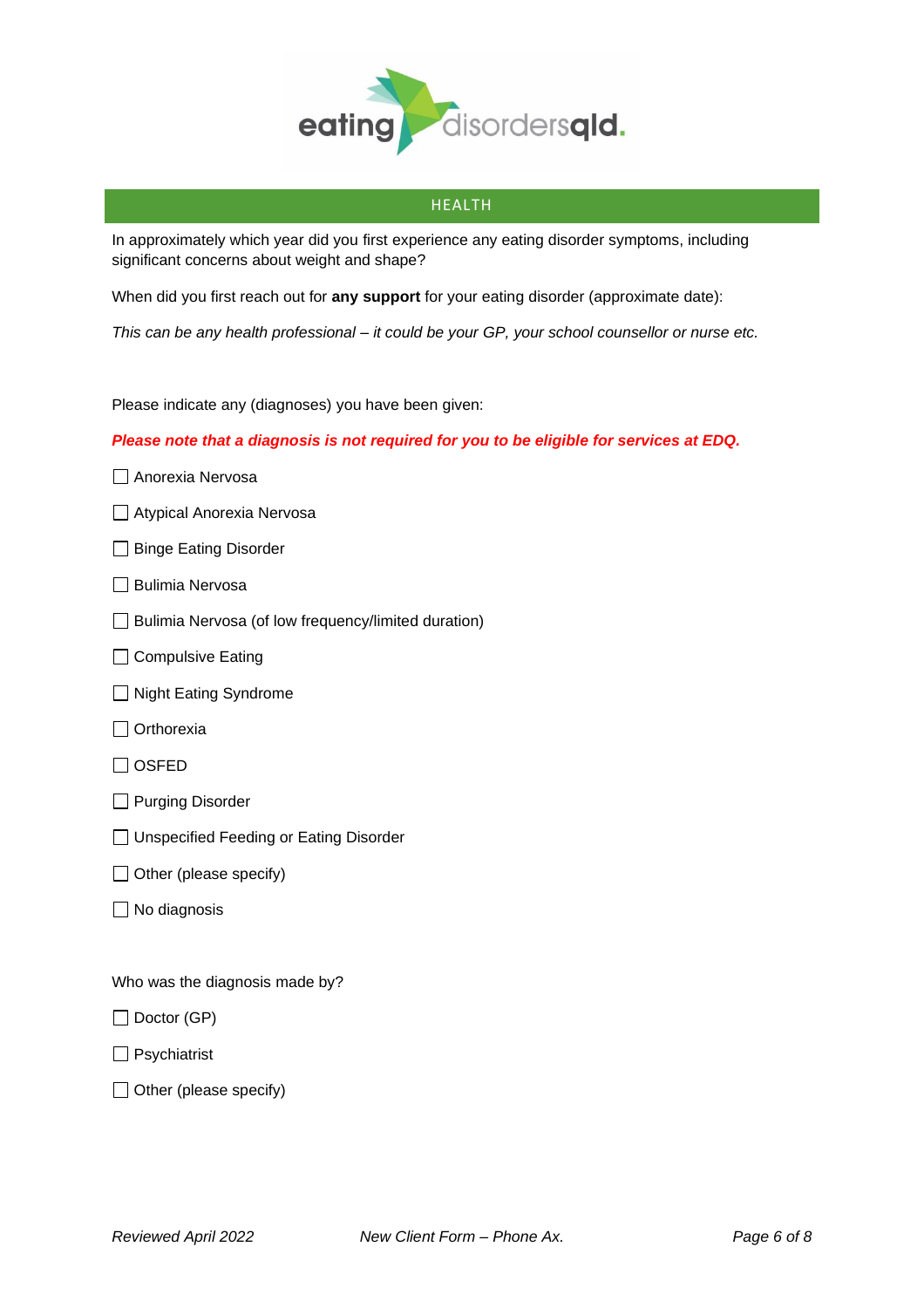

When was your first contact with **specialist** eating disorder treatment/services? (Year)

*This might be EDQ, QuEDS, a psychologist, dietitian etc. – someone who specifically works with eating disorders.* 

What support have you accessed so far for your Eating Disorder(s)?

□ Doctor (GP)

 $\Box$  Psychiatrist

□ Psychologist/Counsellor/Therapist/Social Worker

□ Hospital (Inpatient/Outpatient)

QuEDs (Queensland Eating Disorder Service

□ CYMHS (Child and Youth Mental Health Service)

 $\Box$  Other (please specify)

How often do you currently engage with your GP?

GP contact details:

### RECOVERY PLAN

Which EDQ services are you interested in?

□ Counselling

Therapeutic Groups

- □ Activities & Events
- $\Box$  Becoming a Mentor
- Becoming a Mentee
- □ Community Table
- □ Support Groups
- **Psychoeducation Groups**
- Peer Support Group
- One-on-one Peer Support appointments